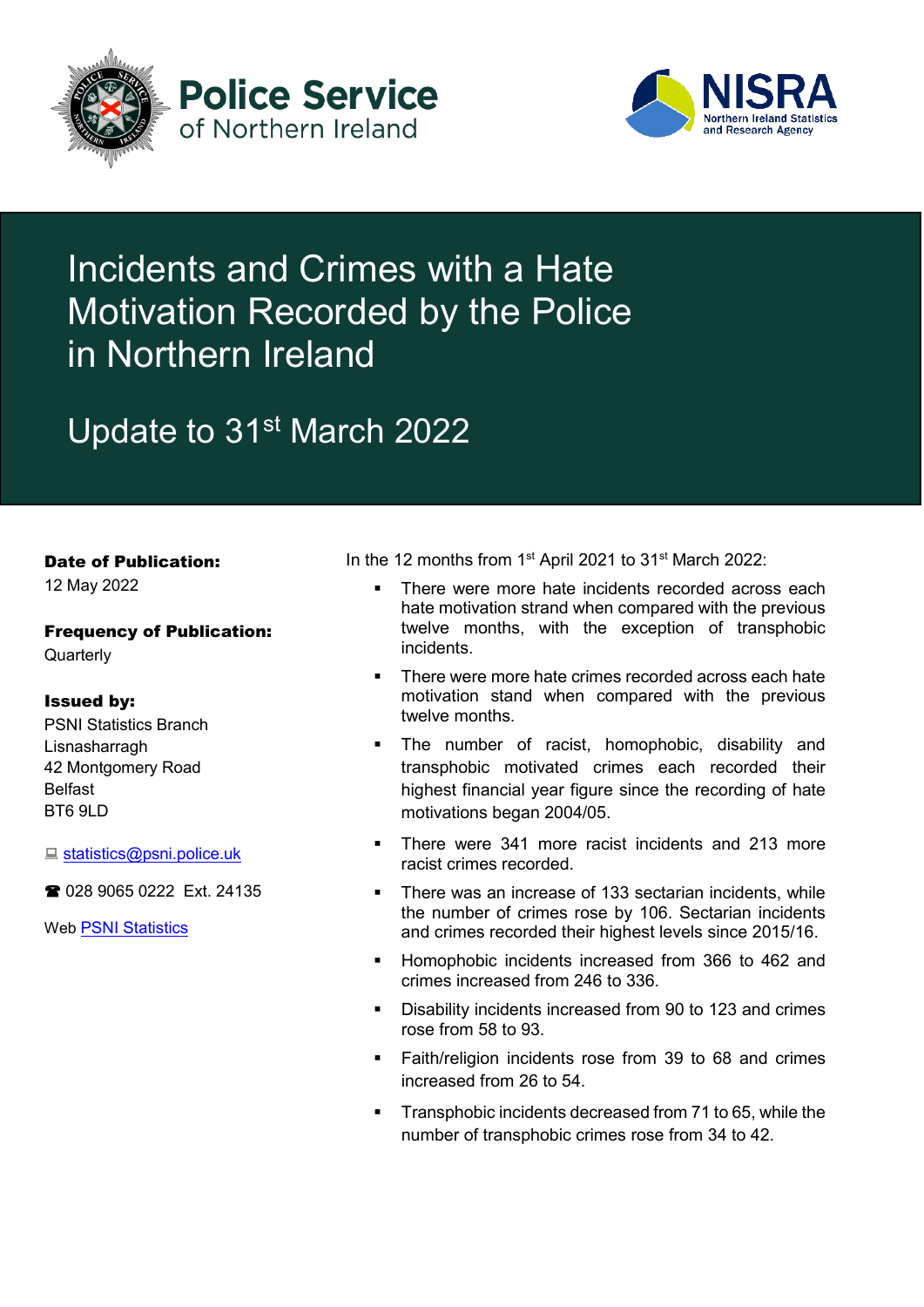# <span id="page-1-0"></span>**Contents**

| 7. What is happening to levels of homophobic incidents and crimes over the longer term? 10 |  |
|--------------------------------------------------------------------------------------------|--|
| 8. What has been happening to levels of homophobic incidents and crimes more recently?11   |  |
| 9. Homophobic Incidents and crimes - what has been happening in policing districts? 13     |  |
| 10. What is happening to levels of sectarian incidents and crimes over the longer term? 14 |  |
| 15. What has been happening to levels of sectarian incidents and crimes more recently?15   |  |
|                                                                                            |  |
|                                                                                            |  |
|                                                                                            |  |

We welcome comment and feedback on these statistics. If you would like to forward your views, receive notification of new publications or be kept informed of developments relating to PSNI statistics, please email your contact details using the email address provided on the cover page.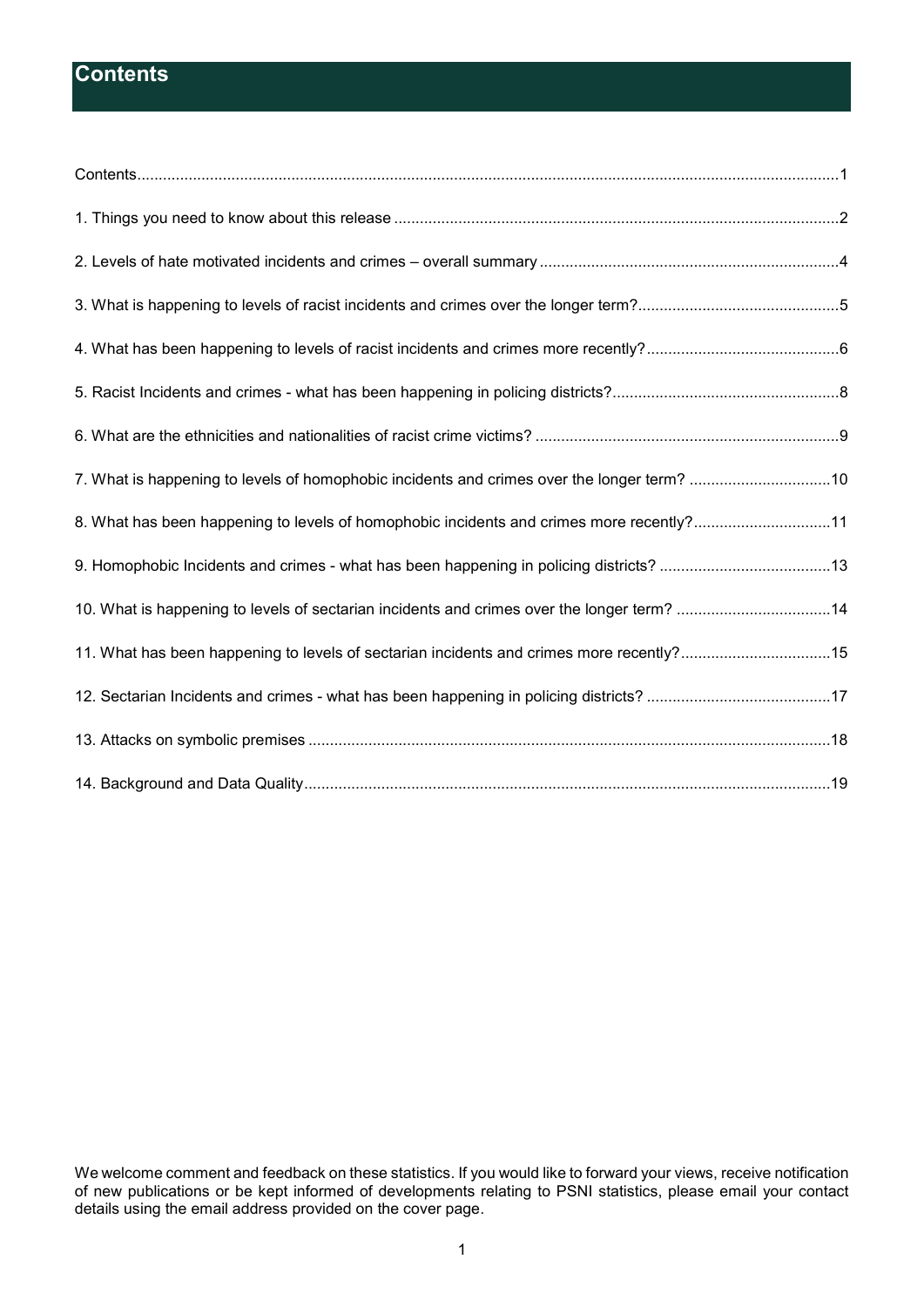# <span id="page-2-0"></span>**Coverage**

This release is produced in accordance with the pillars and principles set out in the Code of Practice for Statistics.

The Police Service of Northern Ireland (PSNI) publishes figures on the levels and trends in police recorded incidents and crimes with a hate motivation. As these figures only relate to those hate motivated incidents reported to the police, they only provide an indication of the true extent of hate motivations. The statistics are collated and produced by statisticians seconded to the Police Service of Northern Ireland (PSNI) from the Northern Ireland Statistics and Research Agency (NISRA). Collation of this data started in 2004/05.

This release presents statistics relating to hate motivated incidents and crimes recorded by the police to 31<sup>st</sup> March 2022 (financial year 2021/22). Revisions have been applied to figures recorded in previous financial years.

All tables and charts in the bulletin, along with supplementary data, are available from the PSNI website in the Hate Motivations [spreadsheet, 328KB \(opens in a new window\).](https://www.psni.police.uk/globalassets/inside-the-psni/our-statistics/hate-motivation-statistics/2021-22/q4/hate-motivations-tables-mar-_22.xlsx)

The next update covering the 12 months to 30<sup>th</sup> June 2022 will be published on 25<sup>th</sup> August 2022. A full publication [schedule, 32KB \(opens in a new window\)](https://www.psni.police.uk/globalassets/inside-the-psni/our-statistics/official-statistics/psni-statistics-branch-publication-schedule.xlsx) is available on the PSNI website.

#### **What is a hate motivated incident or hate motivated crime as recorded by the police?**

**Hate crime** is defined as any criminal offence which is perceived, by the victim or any other person, to be motivated by hostility or prejudice towards someone based on a personal characteristic. PSNI also use the principles of this definition to record non-crime hate incidents (see 'Hate Incident or Hate Crime' below).

#### **Hate Incident or Hate Crime?**

Police recorded crime data is a victim oriented approach to crime recording. A crime will be recorded as having a hate motivation where it meets the relevant definition provided above. Not all hate motivated incidents will result in the recording of a crime, as what has occurred in the incident may not be of the level of severity that would result in a crime being recorded. Where crimes with a hate abuse motivation are recorded, they are classified according to the Home Office Counting Rules and form a subset of the overall police recorded crime statistics.

Further details of the background and recording practice in relation to police recorded crime statistics are available in the [User Guide to Police Recorded Crime Statistics, 1MB \(opens in a new window\)](https://www.psni.police.uk/globalassets/inside-the-psni/our-statistics/police-recorded-crime-statistics/documents/crime-user-guide.pdf). An explanation of what constitutes an incident and a crime is provided in Section 2.1 of this guide, while reference to hate motivated incidents and crimes is available in Section 6. These recording practices, methods of counting outcomes and allocation of crime types apply equally to crimes with a hate motivation.

**The victim of the hate crime** will be recorded as the person to whom the hostility or prejudice is displayed, even if they do not have the personal characteristic targeted but are connected to someone who has, for example a parent who is harassed because they have a child with a disability. In some cases the personal characteristic may be incorrectly perceived by the person displaying the hostility or prejudice.

Within PSNI there are six strands of hate motivation that are monitored; Race, Homophobia (sexual orientation), Sectarianism, Faith/religion (non-sectarian), Disability and Transphobia. The definition for each of these motivations is provided on the next page, while an explanation of the perception test is provided below

#### **The Perception Test**

Evidence is not the test when reporting a hate incident; when an incident or crime has been reported to police by the victim or by any other person and they perceive it as being motivated by prejudice or hate, it will be recorded and investigated as a hate incident or crime. The perception of the victim, or any other person is the defining factor in determining whether an incident is a hate incident, or in recognising the hostility element of a hate crime. Perception-based recording refers to the perception of the victim, or any other person. It would not be appropriate to record a crime or incident as a hate crime or hate incident if it was based on the perception of a person or group who had no knowledge of the victim, crime or the area, and who may be responding to media or internet stories or who are reporting for a political or similar motive. The other person could, however, be one of a number of people, including: police officers or staff; witnesses; family members; civil society organisations who know details of the victim, the crime or hate crimes in the locality, such as a third-party reporting charity; a carer or other professional who supports the victim; someone who has knowledge of hate crime in the area – this could include many professionals and experts such as the manager of an education centre used by people with learning disabilities who regularly receives reports of abuse from students; a person from within the group targeted with the hostility, e.g. a Traveller who witnessed racist damage in a local park.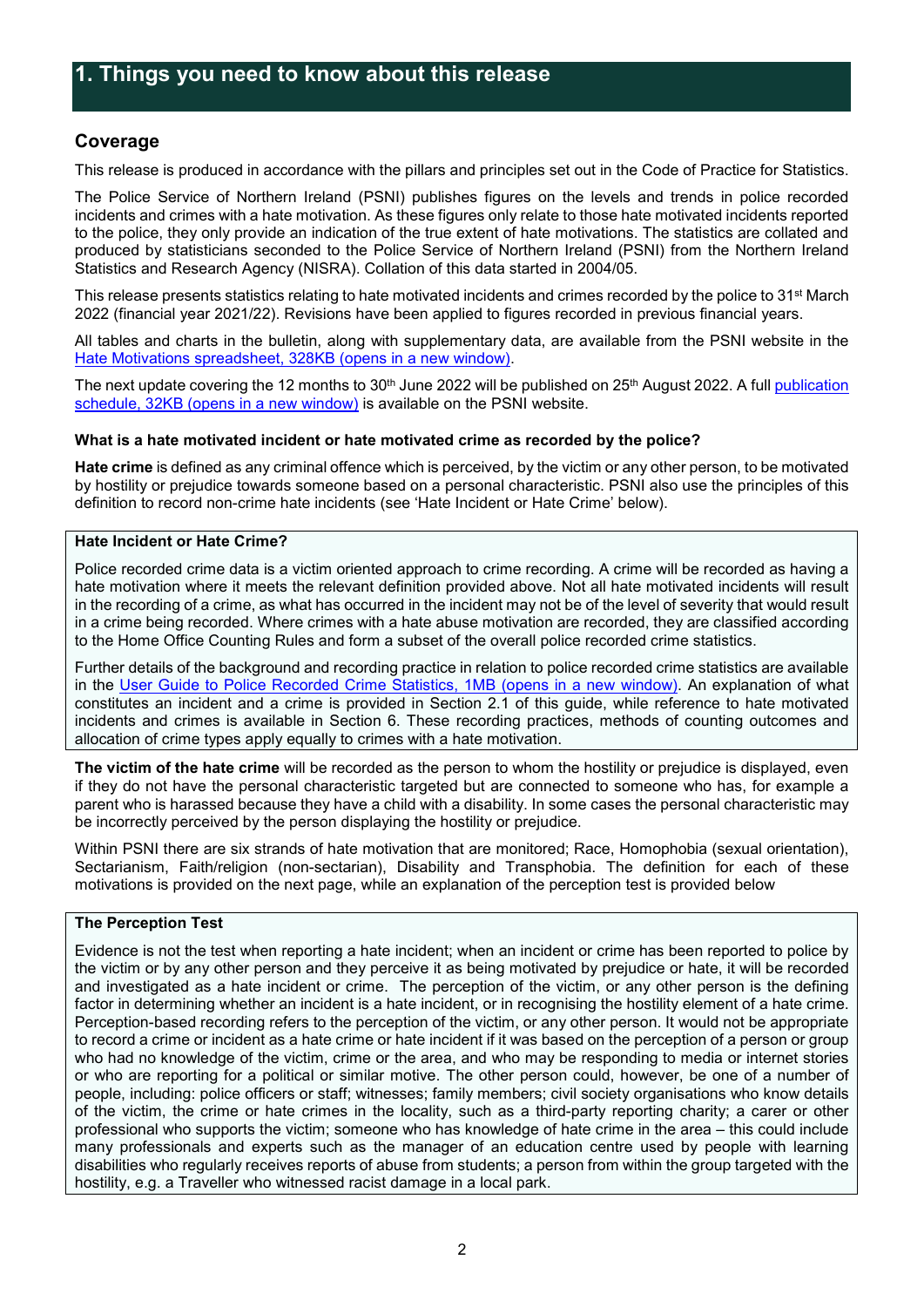## **Definitions**

#### **Race**

A racial group can be defined as a group of persons defined by reference to race, colour, nationality or ethnic or national origins (this includes UK National origins i.e. Scottish, English, Welsh and Irish) and references to a person's racial group refer to any racial group into which he/she falls. Racial group includes the Irish Traveller community.

#### **Homophobia (sexual orientation)**

Homophobia can be defined as a fear or dislike directed towards lesbian, gay or bisexual people, or a fear or dislike directed towards their perceived lifestyle, culture or characteristics. Sexual orientation can be defined as an individual's preference for a particular sex (be it the opposite or the same), or an individual's view of their own sexuality.

#### **Sectarianism**

The term 'sectarian', whilst not clearly defined, is a term almost exclusively used in Northern Ireland to describe incidents of bigoted dislike or hatred of members of a different religious or political group. It is broadly accepted that within the Northern Ireland context an individual or group must be perceived to be Catholic or Protestant, Nationalist or Unionist, or Loyalist or Republican. However sectarianism can also relate to other religious denominations, for example, Sunni and Shi'ite in Islam.

#### **Faith/Religion (non-sectarian)**

A faith or religious group can be defined as a group of persons defined by reference to religious belief or lack of religious belief. This would include Christians, Muslims, Hindus, Sikhs and different sects within a religion. It also includes people who hold no religious belief at all.

## **Disability (or Disablist)**

Any disability including physical or sensory disability, learning disability, long-term illness and mental health.

#### **Transphobia**

Includes people who are trans and those who hold the gender recognition certificate under the Gender Recognition Act 2004Police recorded crime data is a victim oriented approach to crime recording. A crime will be recorded as having a hate motivation where it meets the relevant definition provided above. Not all hate motivated incidents will result in the recording of a crime, as what has occurred in the incident may not be of the level of severity that would result in a crime being recorded. Where crimes with a hate abuse motivation are recorded, they are classified according to the Home Office Counting Rules and form a subset of the overall police recorded crime statistics.

#### **Points to note in this bulletin**

**Revisions:** Revisions to figures for previous financial years are applied on an annual basis in May.

**Incidents and multiple motivations:** A small number of incidents will have more than one type of hate motivation attributed to the incident. Due to this potential for double counting, the six hate motivation strands should not be added together and presented as overall hate incidents and crimes.

**Crimes:** As there may be more than one crime recorded within an individual incident, it is possible for the number of crimes with a particular hate motivation to be higher than the number of incidents with that motivation.

**Incidents and Crimes:** Hate-motivated crimes and hate-motivated incidents should not be added together as crimes for each motivation strand are included in the incident count for each hate motivation strand.

**Malicious communications:** Recording of this crime, which is classified to harassment (within violence against the person), started on 1st April 2017. This should be considered in relation to any changes in the overall violence against the person classification.

**Disclosure control** has been applied to some tables in line with the requirements of the Code of Practice for Official Statistics. Where this applies cells have been merged or suppressed in order to ensure the identity of individuals/organisations or any private information relating to them is not revealed. '\*' indicates a cell has been suppressed.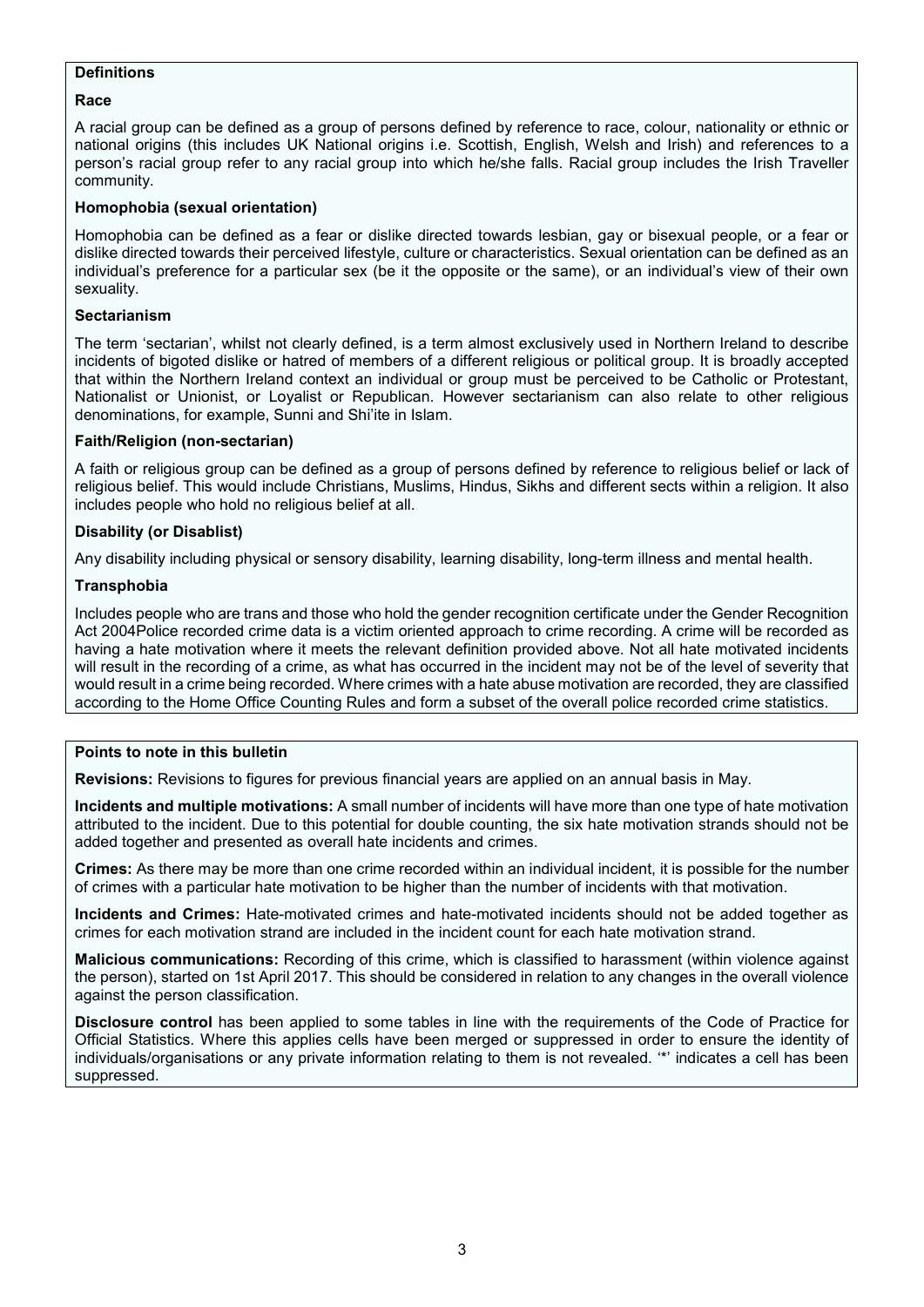<span id="page-4-0"></span>In 12 months from 1st April 2021 to 31st March 2022:

- The number of incidents recorded rose across five of the six hate motivations (racist, homophobic, sectarian, disability and faith/religion) when compared with the previous 12 months. The number of homophobic incidents was the highest since the data series began in 2004/05.
- The number of crimes recorded increased across all of the six motivations (racist, homophobic, sectarian, disability, faith/religion and transphobic) when compared with the previous 12 months. This was the highest number of crimes recorded in a financial year since the start of each data series for four of the six motivations (racist, homophobic, disability and transphobic). Additionally, Faith/religion showed the highest number of crimes since 2009/10, when improvements were made to the data quality assurance process for incidents and crimes with a faith/religion motivation to ensure that the motivation was accurately assigned.
- Incidents with a transphobic motivation showed the only decrease (6), and crimes with a transphobic motivation showed the smallest increase (8).
- Incidents and crimes with a racist motivation showed the largest overall increase (341 incidents and 213 crimes).

|                   | Incidents<br>Apr'20-Mar'21 | Incidents<br>Apr'21-Mar'22 | Incidents<br>Change | Crimes<br>Apr'20-Mar'21 | Crimes<br>Apr'21-Mar'22 | Crimes<br>Change |
|-------------------|----------------------------|----------------------------|---------------------|-------------------------|-------------------------|------------------|
| Racist            | 993                        | 1,334                      | 341                 | 718                     | 931                     | 213              |
| Homophobic        | 366                        | 462                        | 96                  | 246                     | 336                     | 90               |
| Sectarian         | 934                        | 1,067                      | 133                 | 674                     | 780                     | 106              |
| <b>Disability</b> | 90                         | 123                        | 33                  | 58                      | 93                      | 35               |
| Faith/Religion    | 39                         | 68                         | 29                  | 26                      | 54                      | 28               |
| Transphobic       | 71                         | 65                         | -6                  | 34                      | 42                      | 8                |

#### **Table 1 Overall summary of hate motivated incidents and crimes**

The rest of this bulletin looks in more detail at racist, homophobic and sectarian motivations, with further tables on these strands of hate motivation available in the Hate Motivations [spreadsheet, 328KB \(opens in a new window\).](https://www.psni.police.uk/globalassets/inside-the-psni/our-statistics/hate-motivation-statistics/2021-22/q4/hate-motivations-tables-mar-_22.xlsx)

Additional figures on disability, faith/religion and transphobic motivations are available in the accompanying spreadsheet Table 1 and Table 15.

A more detailed analysis of all hate motivation strands is available through the publicatio[n Trends in Hate Motivated](https://www.psni.police.uk/globalassets/inside-the-psni/our-statistics/hate-motivation-statistics/2020-21/hate-motivated-incidents-and-crimes-in-northern-ireland-2004-05-to-2020-21.pdf)  [Incidents and Crimes Recorded by the Police in Northern Ireland 2004/05 to 2020/21, 1.6MB \(opens in a new](https://www.psni.police.uk/globalassets/inside-the-psni/our-statistics/hate-motivation-statistics/2020-21/hate-motivated-incidents-and-crimes-in-northern-ireland-2004-05-to-2020-21.pdf)  [window\)](https://www.psni.police.uk/globalassets/inside-the-psni/our-statistics/hate-motivation-statistics/2020-21/hate-motivated-incidents-and-crimes-in-northern-ireland-2004-05-to-2020-21.pdf).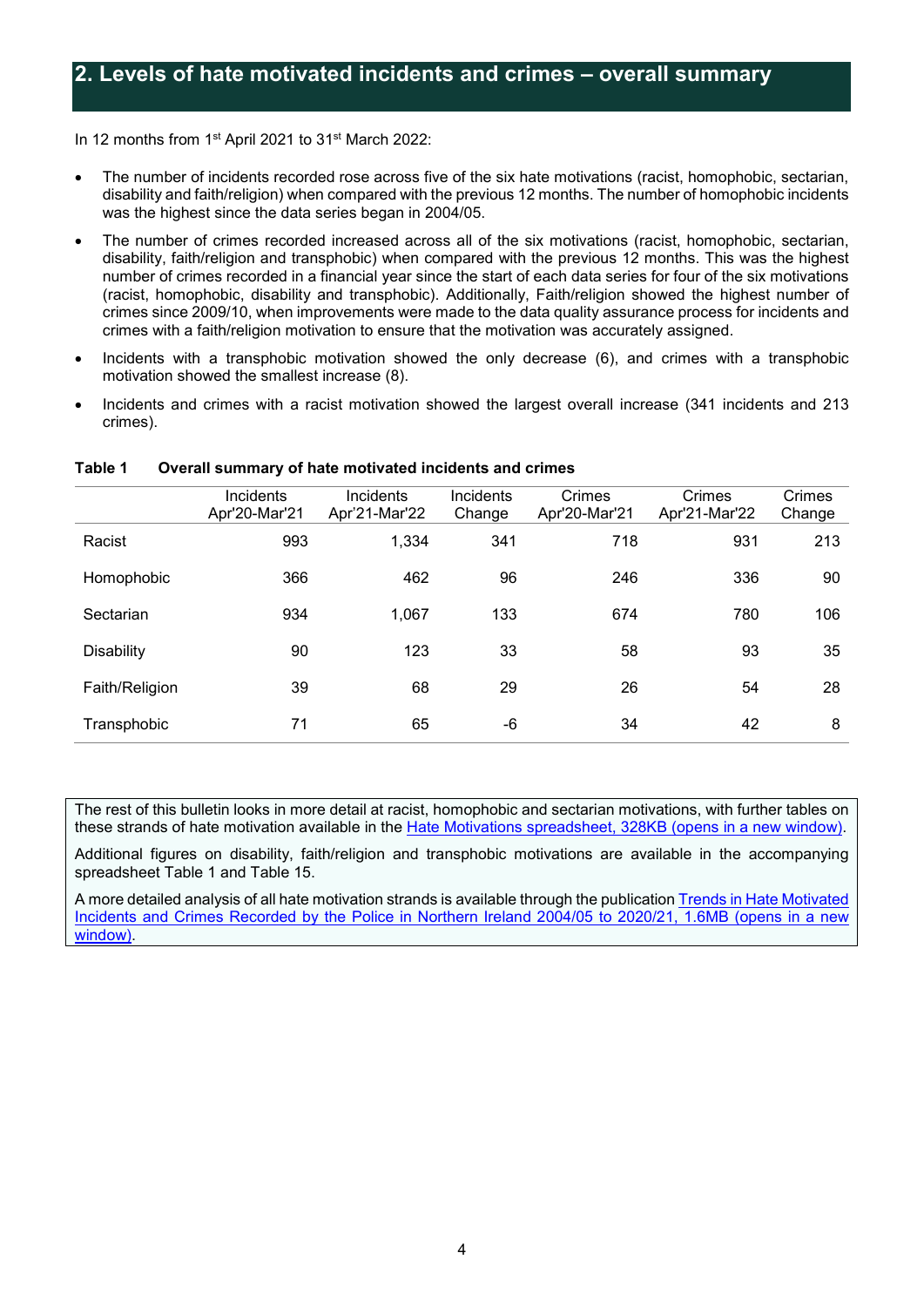# <span id="page-5-0"></span>**3. What is happening to levels of racist incidents and crimes over the longer term?**

Following a decline in levels of racist incidents and crimes between 2009/10 and 2011/12 increases were seen each year between 2011/12 and 2014/15. While levels subsequently trended downwards between 2014/15 and 2019/20, there was a sharp rise in the number of racist incidents and crimes between 2020/21 and 2021/22. The number of racist incidents recorded in 2021/22 is the second highest in the data series (there were 1,336 racist incidents recorded in 2014/15). The number of racist crimes recorded in 2021/22 is the highest since the start of the data series.





Between 2016/17 and 2018/19 racist incidents tended to reach their highest levels around September or October each year, with the lowest levels recorded between December and February. Since 2019/20 the highest levels have been seen between June and August, with the lowest levels spread out across the year. Figure 2 shows the pattern of racist incidents between April 2016 and March 2022.

#### **Figure 2 Police recorded racist incidents each month April 2016 to March 2022, showing highest and lowest levels in each financial year**

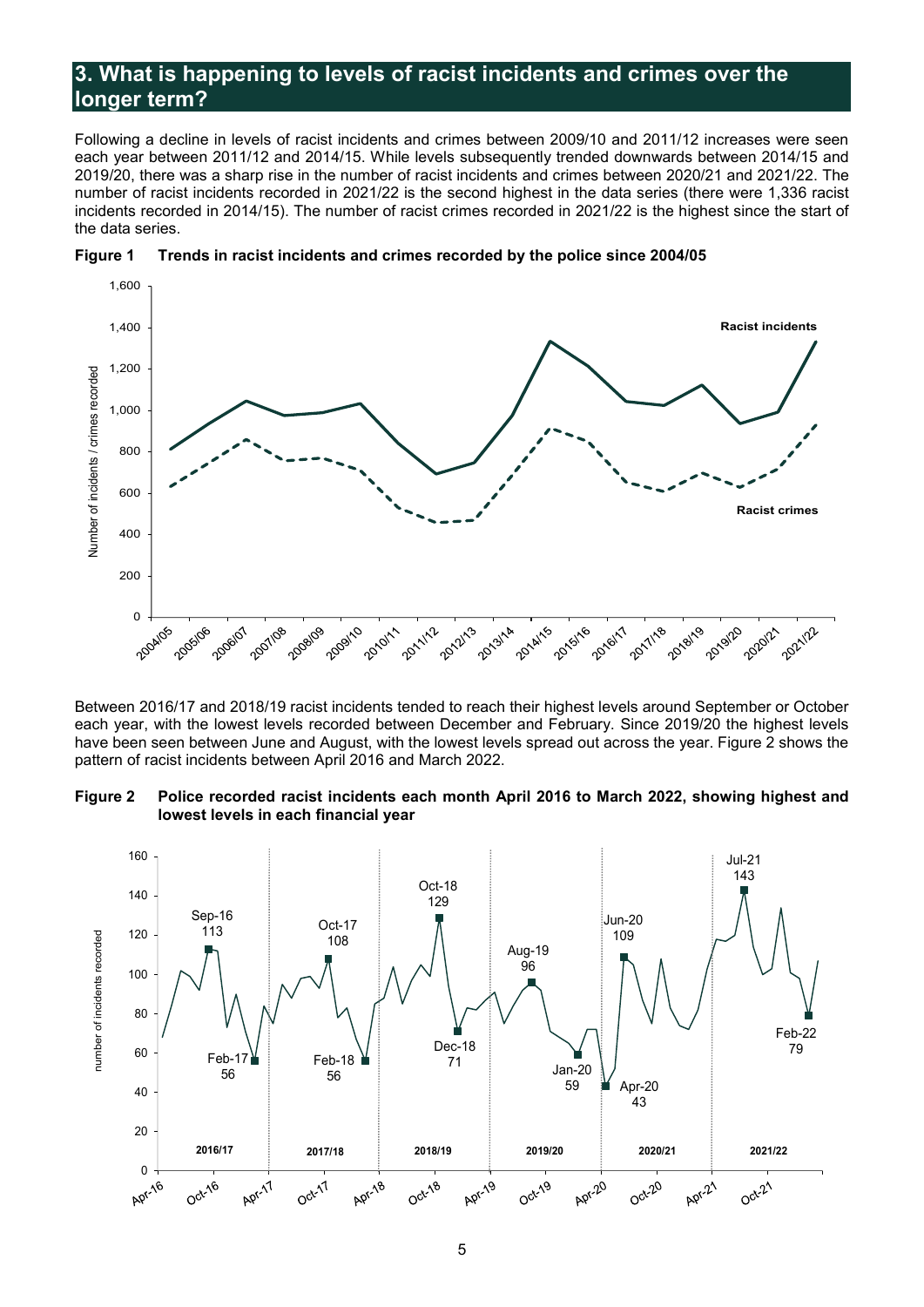# <span id="page-6-0"></span>**4. What has been happening to levels of racist incidents and crimes more recently?**

In the 12 months from 1st April 2021 to 31st March 2022:

- There were higher levels of both racist incidents and crimes recorded when compared with the previous 12 months. [Table 2]
- There were 1,334 racist incidents recorded by the police in Northern Ireland, 341 more than for the previous 12 months. [Table 2]
- The number of racist crimes recorded by the police was 931, an increase of 213 on the previous 12 months. [Table 2]
- There were 7 racist incidents and 5 racist crimes per [1](#page-6-1)0,000 population<sup>1</sup>, compared with 5 racist incidents and 4 racist crimes per 10,000 population in the previous 12 months.
- Racist crimes represented 0.9% of all police recorded crime.
- There was an increase of 202 in violence against the person offences, while offences of theft, burglary and criminal damage rose by 4. All other offences increased from 9 to 16. [Table 2]



**Figure 3 Racist incidents recorded by the police, April 2020 to March 2022** 

**Figure 4 Racist crimes recorded by the police, April 2020 to March 2022** 



<span id="page-6-1"></span><sup>-</sup><sup>1</sup> Incidents and crimes per 10,000 population based on mid-year population estimate of 1,895,510 for 2020, the latest mid-year estimate available at time of compilation. Mid-year population estimates are available from th[e NISRA website \(opens in a new](https://www.nisra.gov.uk/statistics/population/mid-year-population-estimates)  [window\)](https://www.nisra.gov.uk/statistics/population/mid-year-population-estimates).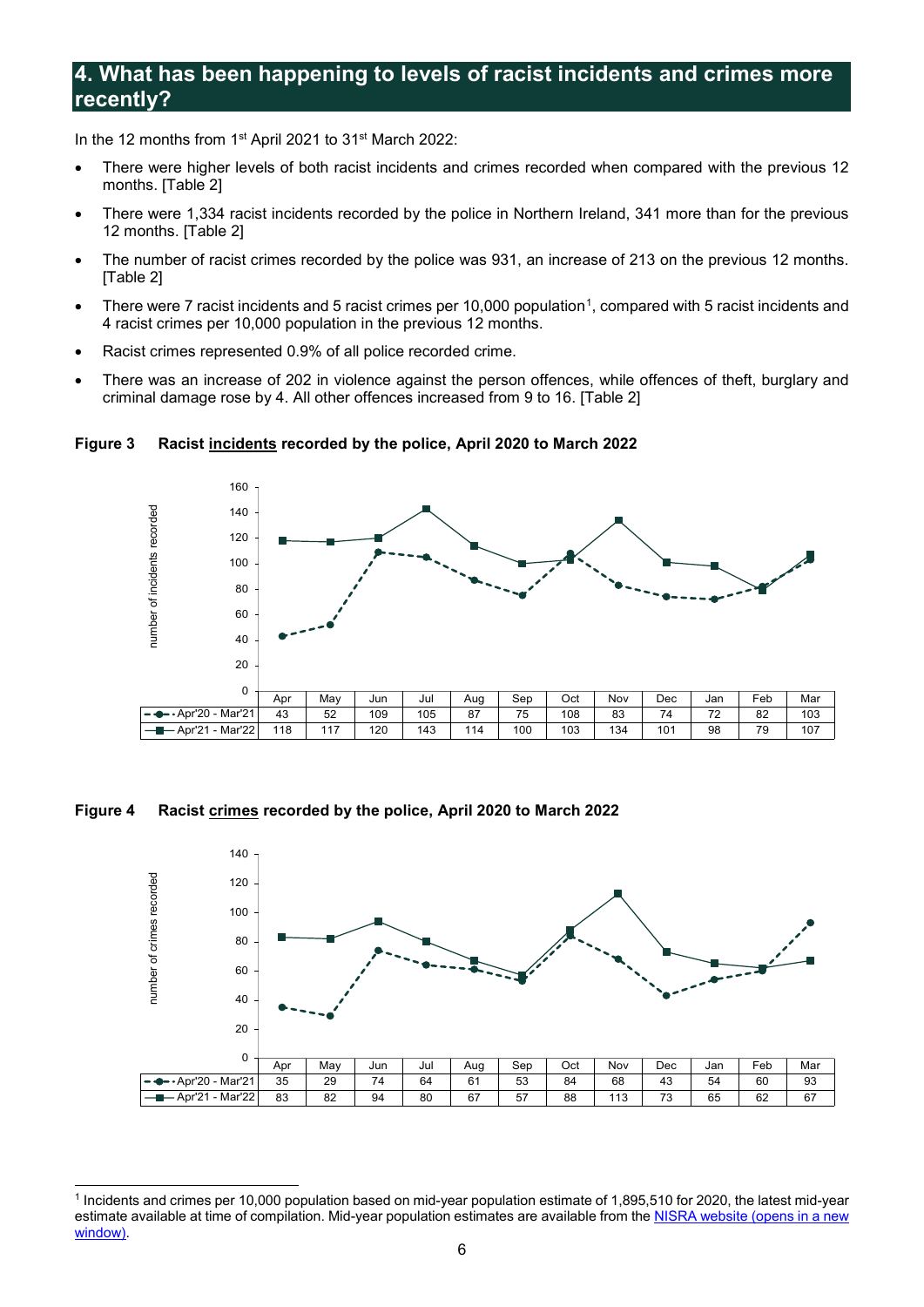#### **Table 2 Racist incidents and crimes recorded by the police**

|                                              | Apr'20 to Mar'21 | Apr'21 to Mar'22 |
|----------------------------------------------|------------------|------------------|
| <b>Incidents</b>                             | 993              | 1,334            |
| Violence Against the Person Offences         | 400              | 602              |
| Theft (including burglary) & criminal damage | 309              | 313              |
| All other offences                           | 9                | 16               |
| <b>Total crimes (racist motivation)</b>      | 718              | 931              |

# **What is the difference between a racist incident and racist crime recorded by the police?**

Not all racist incidents will result in the recording of a crime, as what has occurred in the incident may not be of the level of severity that would result in a racist crime being recorded. Some racist incidents will result in multiple crimes being recorded. **Racist crimes are included in the incident count and the two should not be added together.**

Figure 5 shows how racist incidents are broken down into those with and without crimes.

In the twelve months to 31 March 2022 there were 1,334 incidents recorded by the police where there was a racist motivation. Of these, there were 571 incidents which did not involve a crime (i.e. incidents where the circumstances did not amount to an offence being committed). The remaining 763 incidents involved one or more crimes (amounting to 993 racist crimes in total). Around two in five incidents recorded in this time period did not result in a crime being recorded.

#### **Figure 5 Racist incidents and crimes**



#### **1,334 racist incidents recorded in total**

Apr'21 - Mar'22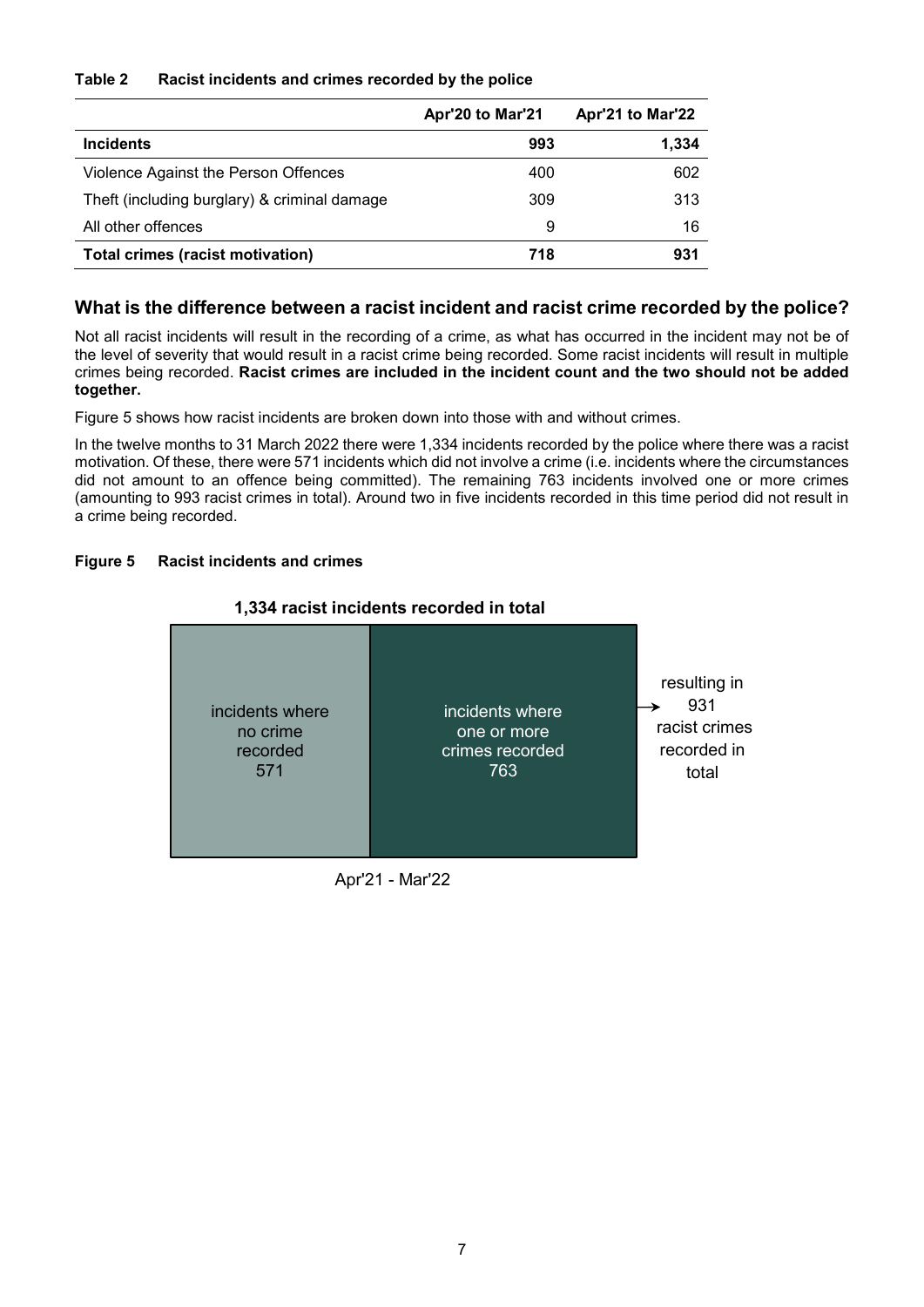# <span id="page-8-0"></span>**5. Racist Incidents and crimes - what has been happening in policing districts?**

When comparing the current and previous 12 months, nine policing districts showed an increase in the number of racist incidents and ten showed an increase in the number of racist crimes. Belfast City policing district accounts for around two out of five racist incidents and crimes recorded in Northern Ireland, and showed an increase of 133 incidents and 62 crimes. [Table 3]

| <b>Policing district</b>           | <b>Incidents</b><br>Apr'20 to<br>Mar'21 | <b>Incidents</b><br>Apr'21 to<br>Mar'22 | <b>Incidents</b><br>change | <b>Crimes</b><br>Apr'20 to<br><b>Mar'21</b> | <b>Crimes</b><br>Apr'21 to<br>Mar'22 | <b>Crimes</b><br>change |
|------------------------------------|-----------------------------------------|-----------------------------------------|----------------------------|---------------------------------------------|--------------------------------------|-------------------------|
| <b>Belfast City</b>                | 438                                     | 571                                     | 133                        | 307                                         | 369                                  | 62                      |
| Lisburn & Castlereagh City         | 44                                      | 80                                      | 36                         | 30                                          | 51                                   | 21                      |
| Ards & North Down                  | 38                                      | 56                                      | 18                         | 17                                          | 30                                   | 13                      |
| Newry, Mourne & Down               | 63                                      | 96                                      | 33                         | 57                                          | 97                                   | 40                      |
| Armagh City, Banbridge & Craigavon | 103                                     | 145                                     | 42                         | 88                                          | 93                                   | 5                       |
| Mid Ulster                         | 43                                      | 66                                      | 23                         | 25                                          | 50                                   | 25                      |
| Fermanagh & Omagh                  | 21                                      | 36                                      | 15                         | 20                                          | 26                                   | 6                       |
| Derry City & Strabane              | 62                                      | 92                                      | 30                         | 47                                          | 76                                   | 29                      |
| Causeway Coast & Glens             | 55                                      | 35                                      | $-20$                      | 36                                          | 19                                   | $-17$                   |
| Mid & East Antrim                  | 42                                      | 85                                      | 43                         | 30                                          | 54                                   | 24                      |
| Antrim & Newtownabbey              | 84                                      | 72                                      | $-12$                      | 61                                          | 66                                   | 5                       |
| No district assigned               | 0                                       | 0                                       | 0                          | 0                                           | 0                                    | 0                       |
| <b>Northern Ireland</b>            | 993                                     | 1,334                                   | 341                        | 718                                         | 931                                  | 213                     |

#### **Table 3 Racist incidents and crimes recorded by the police, by policing district**

#### **Figure 6 Change in police recorded racist incidents and crimes by policing district, 12 months to March 2022 compared with the previous 12 months**

<span id="page-8-1"></span>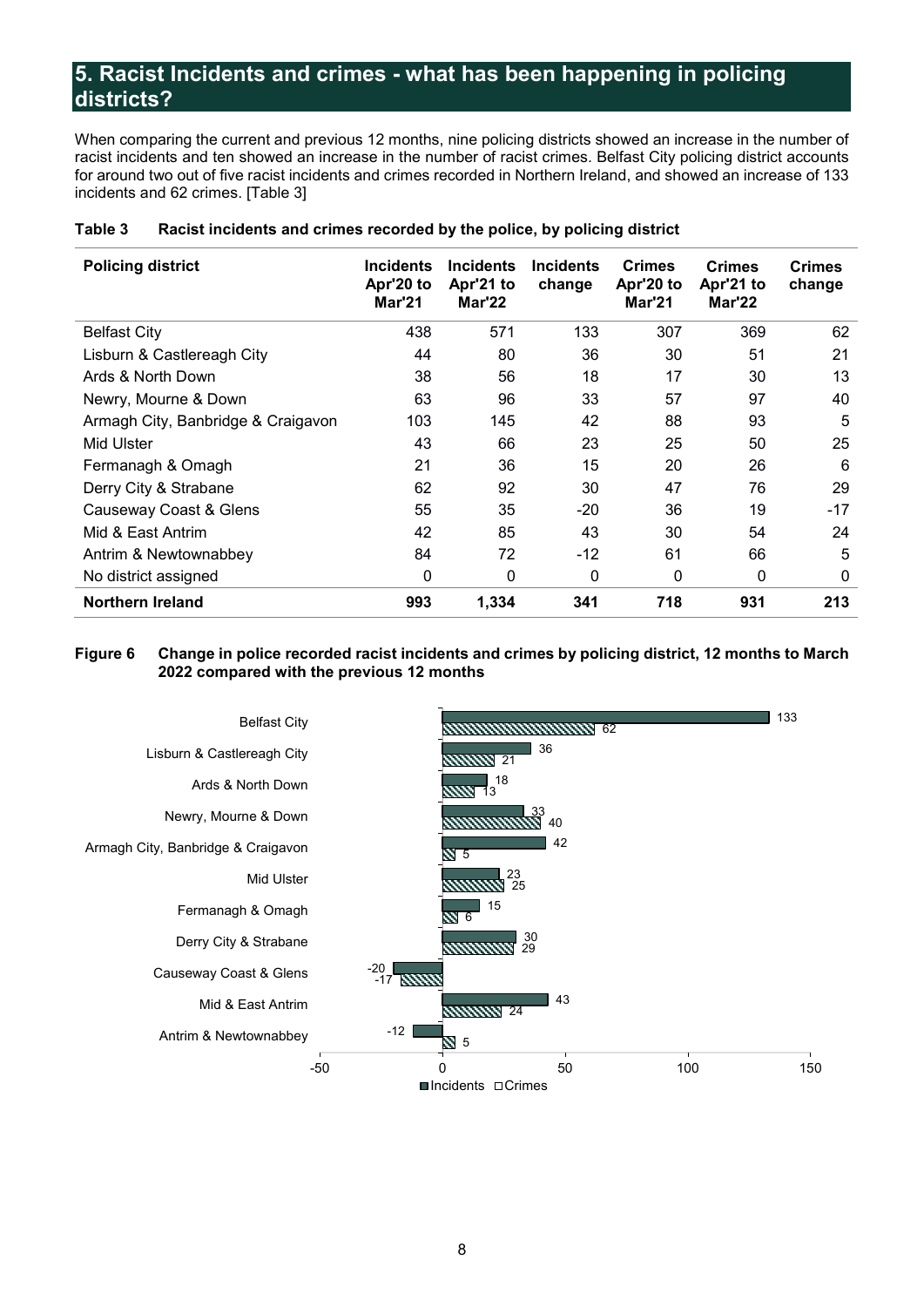# **6. What are the ethnicities and nationalities of racist crime victims?**

**Ethnicity:** Different ethnicity classifications have been used within the PSNI crime recording systems since 2007/08. Table 10 in the Hate Motivations [spreadsheet, 328KB \(opens in a new window\)](https://www.psni.police.uk/globalassets/inside-the-psni/our-statistics/hate-motivation-statistics/2021-22/q4/hate-motivations-tables-mar-_22.xlsx) reflects racist crimes by the ethnicity of the victim grouped by Asian, Black, Mixed/Other and White ethnicities. The historic classifications that are no longer available for selection on the NICHE system are separately identified. These may still be identified in the data where the victim details were recorded while the historic classifications were in use.

Nationality: Table 11 in the **Hate Motivations spreadsheet**, 328KB (opens in a new window) shows the nationalities of victims of racist crime. These figures are based on nationality only and do not take into account the victim's ethnicity.

**Ethnicity and Nationality combined:** Not all victims of the same nationality have the same ethnicity. This is particularly evident for those victims of racist crimes who identify their nationality as UK and Ireland. Table 12 in the Hate Motivations [spreadsheet, 328KB \(opens in a new window\)](https://www.psni.police.uk/globalassets/inside-the-psni/our-statistics/hate-motivation-statistics/2021-22/q4/hate-motivations-tables-mar-_22.xlsx) shows the most frequently recorded victim nationalities for each ethnicity. This makes it possible to see, for example, the number of victims with UK and Ireland nationality who have Asian, Black or White ethnicity. This can also be seen in relation to a number of other nationalities.



#### **Figure 7 Ethnicity of victims of racist crimes, April 2021 to March 2022**

The ethnicity of victims of racist crimes is available in at least 74 per cent of records, while the nationality is available in at least 71 per cent of records.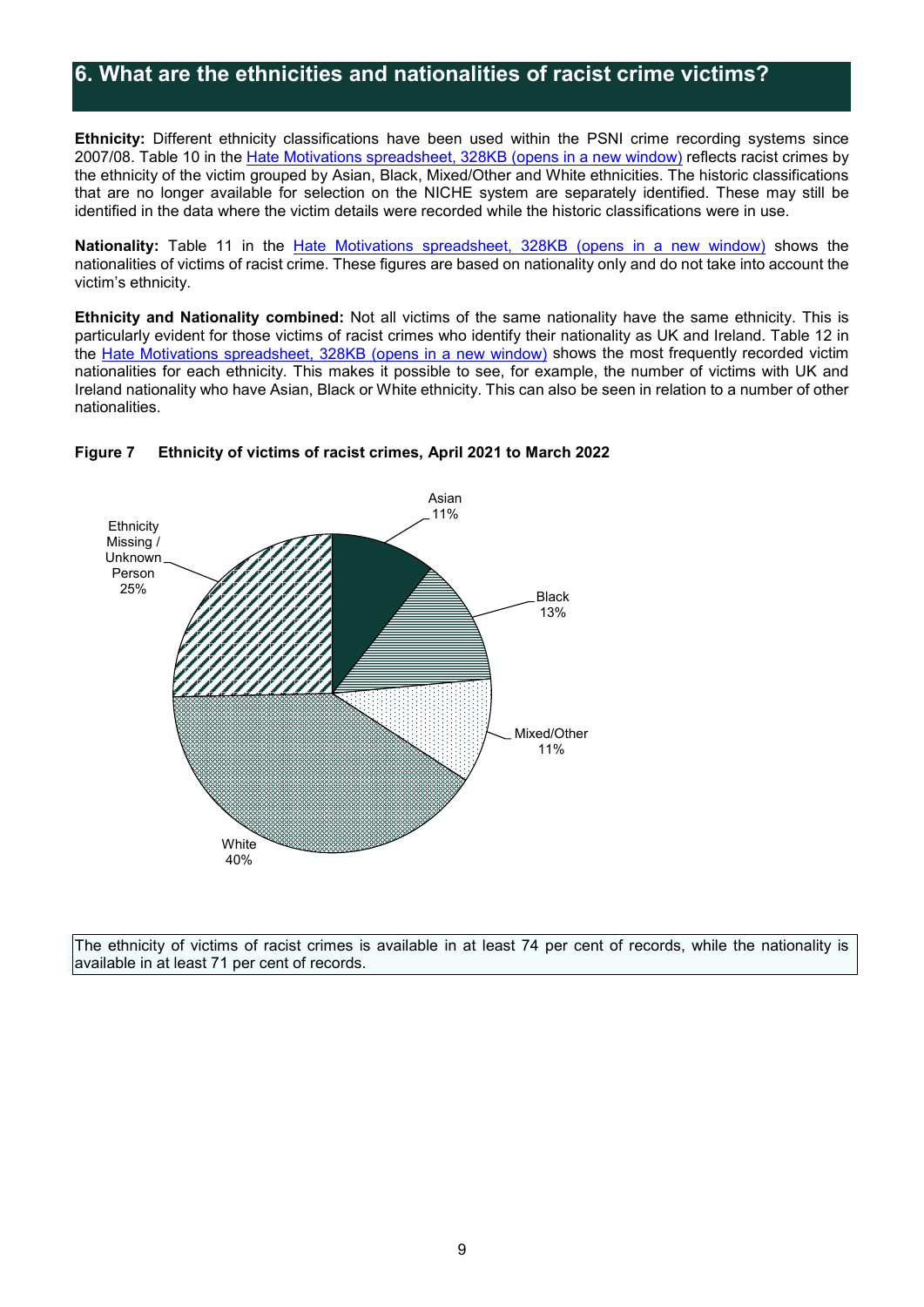# <span id="page-10-0"></span>**7. What is happening to levels of homophobic incidents and crimes over the longer term?**

Homophobic motivated incidents and crimes generally increased between 2006/07 and 2015/16, while the period between 2016/17 and 2019/20 recorded levels that fell below those seen in 2015/16. The sharpest increase in the number of homophobic motivated incidents and crimes has been recorded in the latest two financial years 2020/21 and 2021/22, with both incidents and crimes rising to their highest levels recorded since the data series began in 2004/05.





Homophobic incidents tend to reach a peak between May and September while lower levels tend to be seen between October and February. Figure 9 shows the pattern of homophobic incidents between April 2016 and March 2022. More than 40 incidents were recorded in each month June 2021 to October 2021, rather than a single month showing a 'peak' as seen in some previous years.

#### **Figure 9 Police recorded homophobic incidents each month April 2016 to March 2022, showing highest and lowest levels in each financial year**

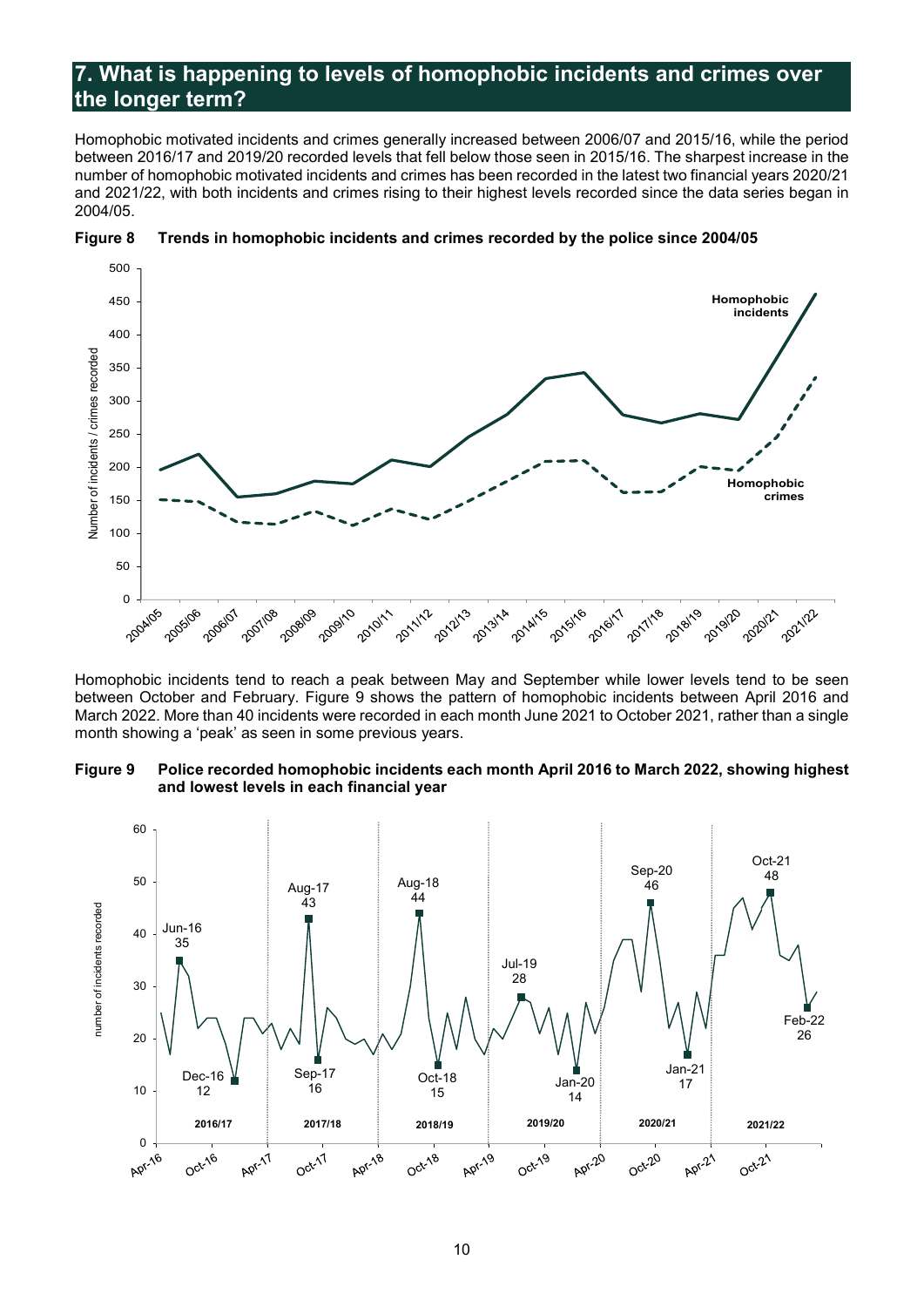# <span id="page-11-0"></span>**8. What has been happening to levels of homophobic incidents and crimes more recently?**

In the 12 months from 1st April 2021 to 31st March 2022:

- There were 462 homophobic incidents recorded by the police in Northern Ireland, 96 more than the previous 12 months. [Table 4]
- The number of homophobic crimes recorded by the police was 336, an increase of 90 on the previous 12 months. [Table 4]
- There were [2](#page-11-1) homophobic incidents and 2 homophobic crimes per 10,000 population<sup>2</sup>, compared with 2 homophobic incidents and 1 homophobic crime per 10,000 population in the previous 12 months.
- Homophobic crimes represented 0.3% of all police recorded crime.
- Increases were seen in violence against the person offences (78), theft, burglary & criminal damage offences (9), and all other offences (3). [Table 4]

**Figure 10 Homophobic incidents recorded by the police, April 2020 to March 2022** 



**Figure 11 Homophobic crimes recorded by the police, April 2020 to March 2022** 



<span id="page-11-1"></span><sup>-</sup><sup>2</sup> Incidents and crimes per 10,000 population based on mid-year population estimate of 1,895,510 for 2020, the latest mid-year estimate available at time of compilation. Mid-year population estimates are available from th[e NISRA website \(opens in a new](https://www.nisra.gov.uk/statistics/population/mid-year-population-estimates)  [window\).](https://www.nisra.gov.uk/statistics/population/mid-year-population-estimates)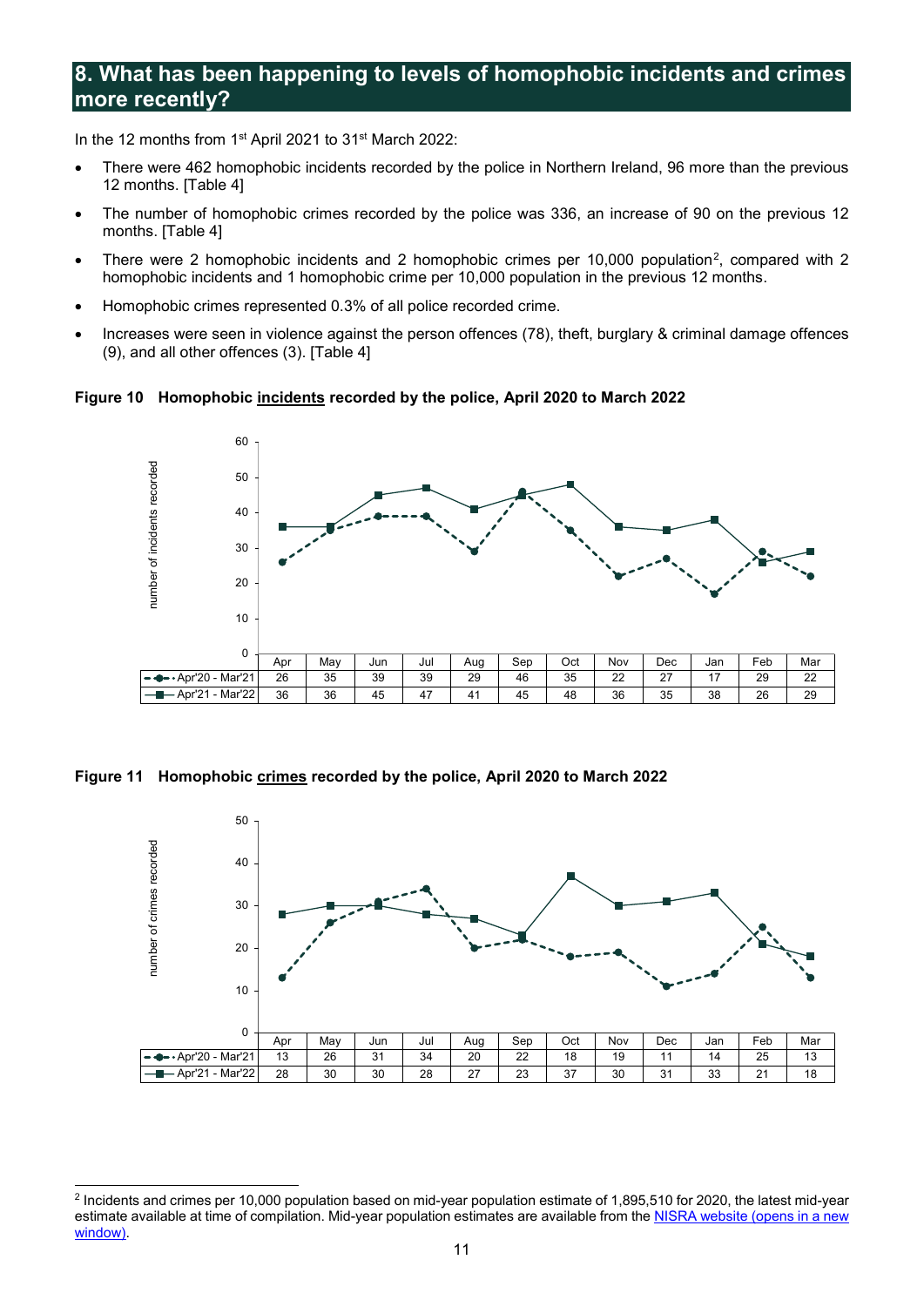#### **Table 4 Homophobic incidents and crimes recorded by the police**

|                                              | Apr'20 to Mar'21 | Apr'21 to Mar'22 |
|----------------------------------------------|------------------|------------------|
| <b>Incidents</b>                             | 366              | 462              |
| Violence Against the Person Offences         | 198              | 276              |
| Theft (including burglary) & criminal damage | 44               | 53               |
| All other offences                           | 4                |                  |
| <b>Total crimes (homophobic motivation)</b>  | 246              | 336              |

# **What is the difference between a homophobic incident and homophobic crime recorded by the police?**

Not all homophobic incidents will result in the recording of a crime, as what has occurred in the incident may not be of the level of severity that would result in a homophobic crime being recorded. Some homophobic incidents will result in multiple crimes being recorded. **Homophobic crimes are included in the incident count and the two should not be added together.**

Figure 12 shows how homophobic incidents are broken down into those with and without crimes.

In the twelve months to 31<sup>st</sup> March 2022 there were 462 incidents recorded by the police where there was a homophobic motivation. Of these, there were 187 incidents which did not involve a crime (i.e. incidents where the circumstances did not amount to an offence being committed). The remaining 275 incidents involved one or more crimes (amounting to 336 homophobic crimes in total). Around two in five incidents recorded in this time period did not result in a crime being recorded.

## **Figure 12 Homophobic incidents and crimes**

## **462 homophobic incidents recorded in total**



Apr'21 - Mar'22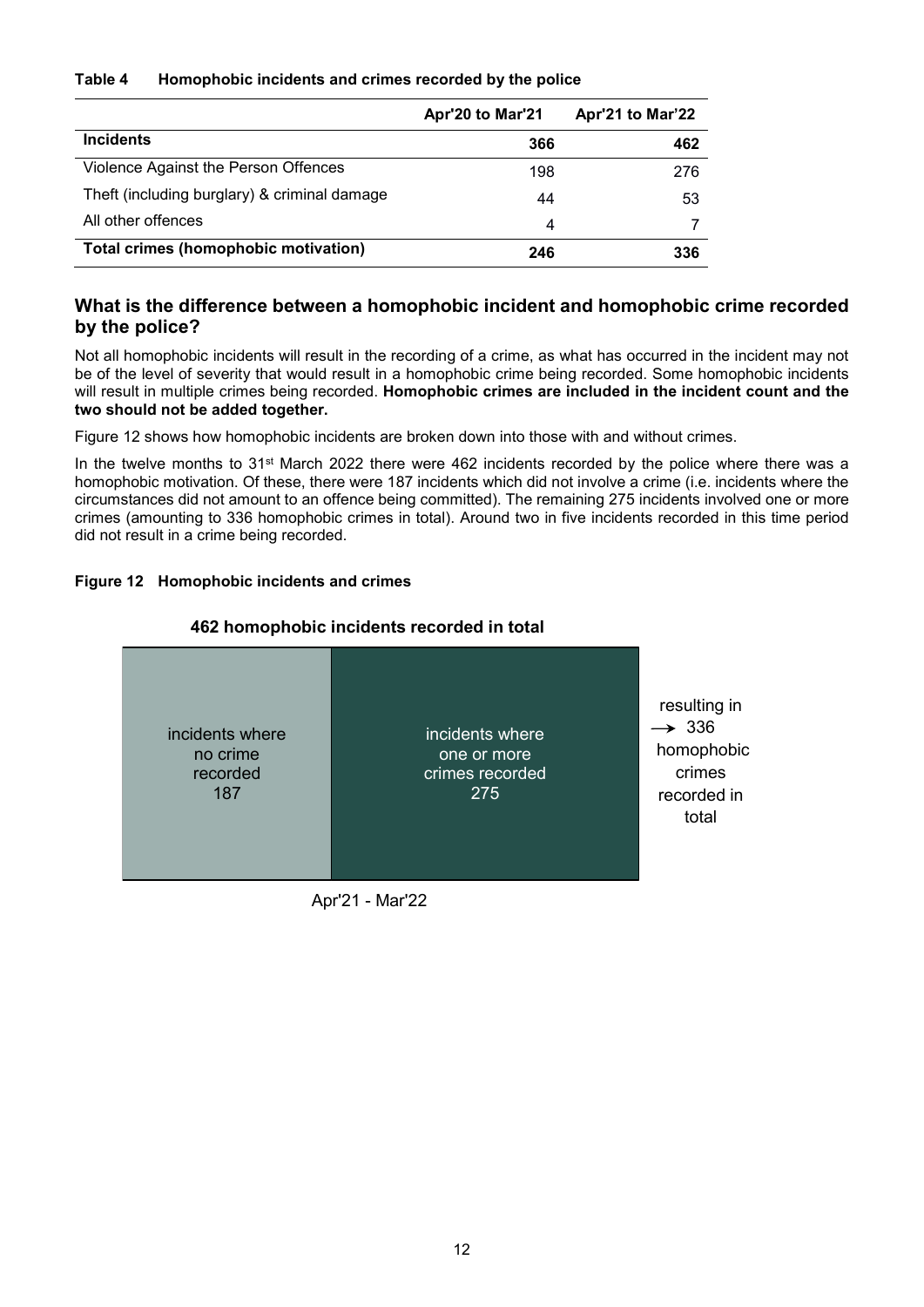# <span id="page-13-0"></span>**9. Homophobic Incidents and crimes - what has been happening in policing districts?**

When comparing the current and previous 12 months, nine policing districts showed an increase in the number of both homophobic incidents and homophobic crimes. Belfast City policing district, which accounts for around one third of homophobic incidents and crimes recorded in Northern Ireland in the current 12 months, showed a decrease of 3 incidents and an increase of 5 crimes. These changes were smaller than seen in most other policing districts. [Table 5]

| <b>Policing district</b>           | <b>Incidents</b><br>Apr'20 to<br>Mar'21 | <b>Incidents</b><br>Apr'21 to<br>Mar'22 | <b>Incidents</b><br>change | <b>Crimes</b><br>Apr'20 to<br>Mar'21 | <b>Crimes</b><br>Apr'21 to<br>Mar'22 | <b>Crimes</b><br>change |
|------------------------------------|-----------------------------------------|-----------------------------------------|----------------------------|--------------------------------------|--------------------------------------|-------------------------|
| <b>Belfast City</b>                | 162                                     | 159                                     | $-3$                       | 99                                   | 104                                  | 5                       |
| Lisburn & Castlereagh City         | 24                                      | 33                                      | 9                          | 10                                   | 20                                   | 10                      |
| Ards & North Down                  | 11                                      | 22                                      | 11                         | 8                                    | 10                                   | 2                       |
| Newry, Mourne & Down               | 31                                      | 39                                      | 8                          | 27                                   | 43                                   | 16                      |
| Armagh City, Banbridge & Craigavon | 36                                      | 56                                      | 20                         | 25                                   | 39                                   | 14                      |
| Mid Ulster                         | 10                                      | 27                                      | 17                         | 7                                    | 28                                   | 21                      |
| Fermanagh & Omagh                  | 23                                      | 22                                      | $-1$                       | 14                                   | 12                                   | $-2$                    |
| Derry City & Strabane              | 32                                      | 39                                      | 7                          | 26                                   | 34                                   | 8                       |
| Causeway Coast & Glens             | 15                                      | 18                                      | 3                          | 19                                   | 10                                   | -9                      |
| Mid & East Antrim                  | 10                                      | 25                                      | 15                         | 3                                    | 17                                   | 14                      |
| Antrim & Newtownabbey              | 12                                      | 22                                      | 10                         | 8                                    | 19                                   | 11                      |
| No district assigned               | 0                                       | 0                                       | 0                          | 0                                    | 0                                    | 0                       |
| <b>Northern Ireland</b>            | 366                                     | 462                                     | 96                         | 246                                  | 336                                  | 90                      |

#### **Table 5 Homophobic incidents recorded by police by policing district**

#### **Figure 13 Change in police recorded homophobic incidents and crimes by policing district, 12 months to March 2022 compared with the previous 12 months**

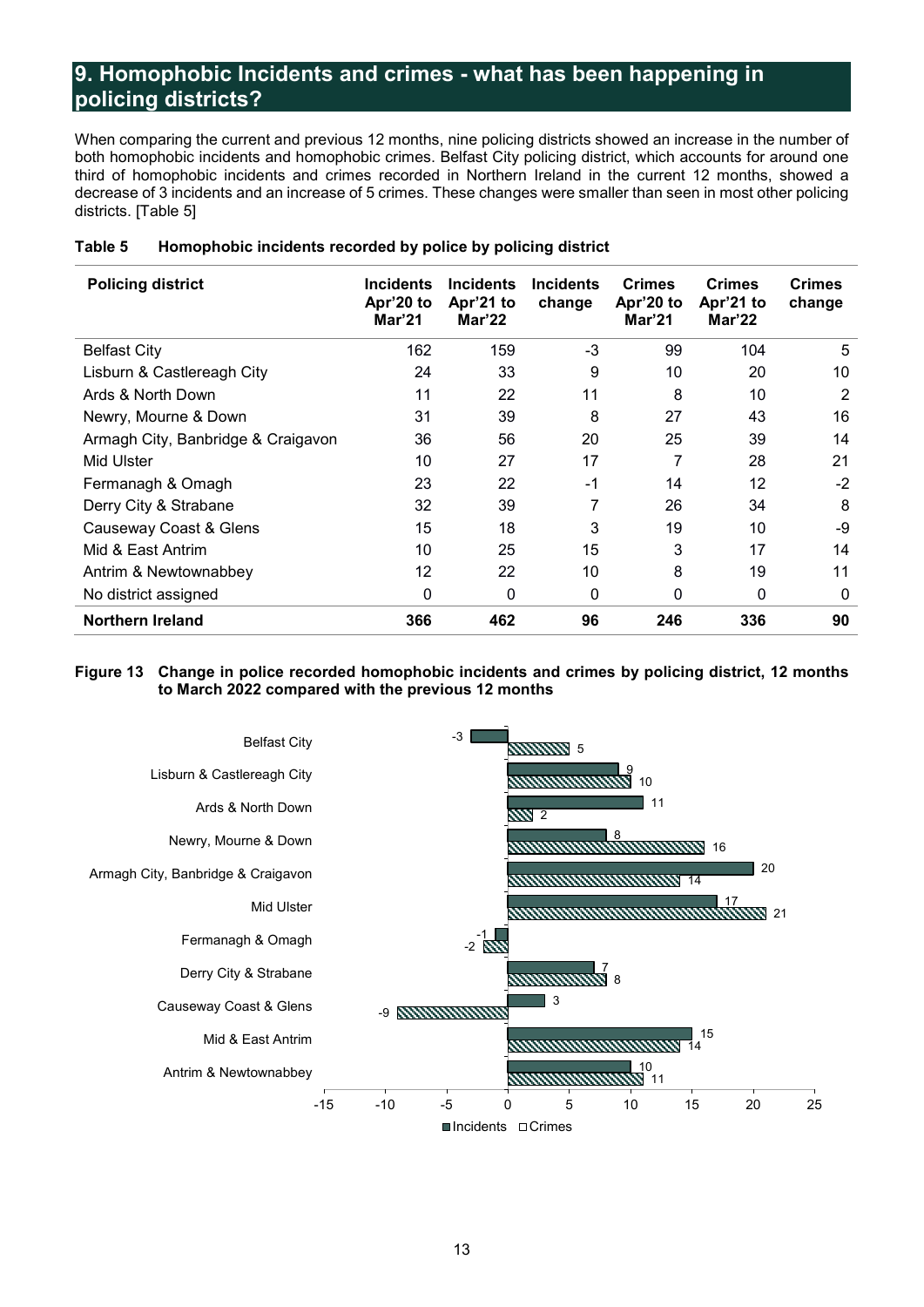# <span id="page-14-0"></span>**10. What is happening to levels of sectarian incidents and crimes over the longer term?**

The number of sectarian incidents was at its highest level in 2009/10 with 1,840 incidents recorded. Levels generally fell between 2009/10 and 2018/19, which was the lowest financial year figure in the data series and less than half of the peak level recorded in 2009/10; the number of incidents has increased in each year since 2018/19. The number of sectarian crimes fell to its lowest level in 2017/18. While levels have since increased in each financial year to 2021/22, this is the sixth lowest level in the data series and shows a fall of 47 per cent when compared with the highest level which was recorded in 2005/06.





Sectarian incidents tend to peak in July of each year and such levels may be closely linked to unrest during this period. The above average level of incidents recorded in April 2021 may also have been related to sustained unrest during that month. The lowest levels tend to be recorded between October and February. Figure 15 shows the pattern of sectarian incidents between April 2016 and March 2022.

**Figure 15 Police recorded sectarian incidents each month April 2016 to March 2022, showing highest and lowest levels in each financial year**

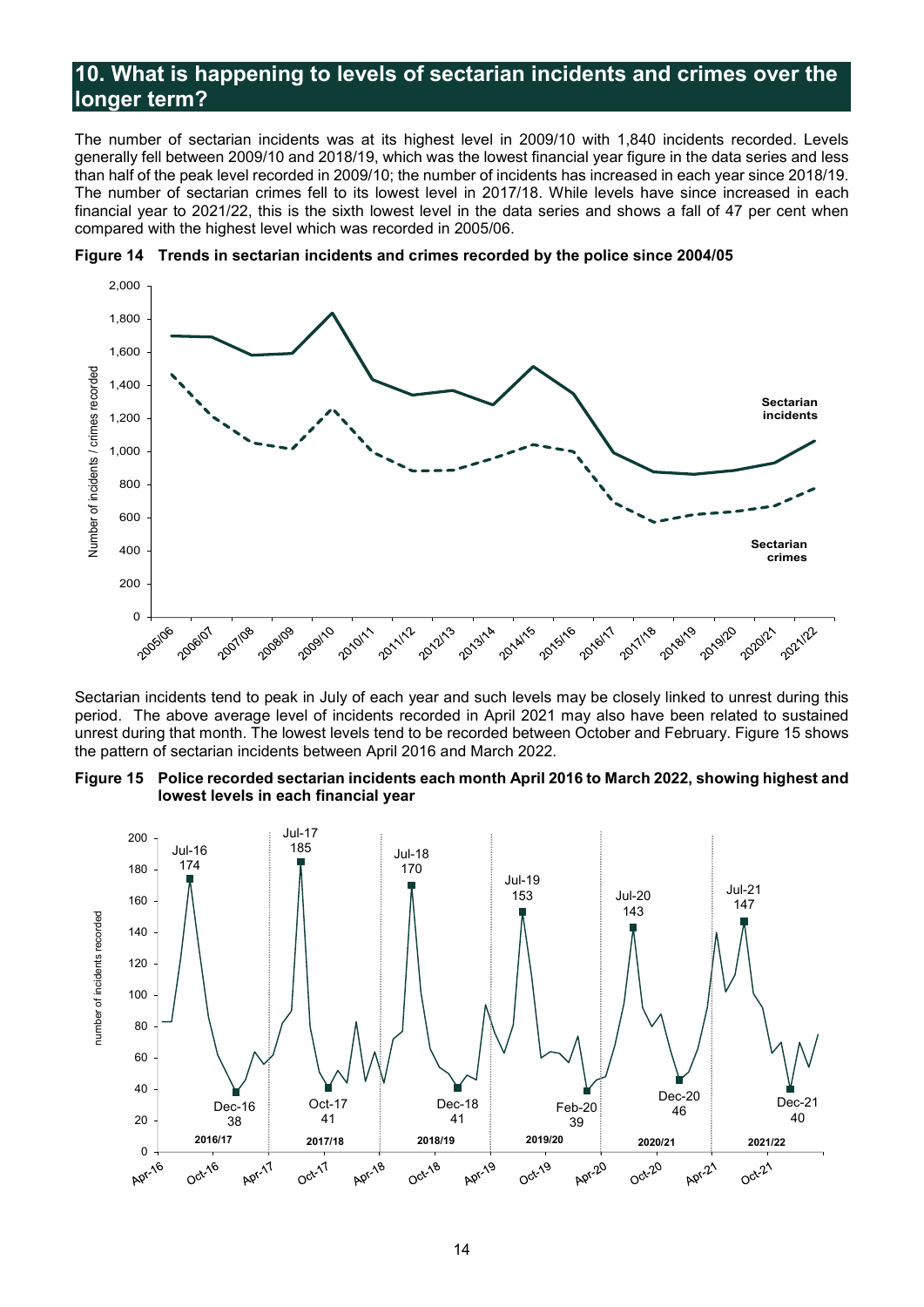# <span id="page-15-0"></span>**11. What has been happening to levels of sectarian incidents and crimes more recently?**

In the 12 months from 1<sup>st</sup> April 2021 to 31<sup>st</sup> March 2022:

- There were 1,067 sectarian incidents recorded by the police in Northern Ireland, an increase of 133 on the previous 12 months. [Table 6]
- The number of sectarian crimes recorded by the police rose to 780, an increase of 106 on the previous 12 months. [Table 6]
- While the number of sectarian incidents and sectarian crimes recorded during the latest 12 months is the highest since 2015/16, incidents remain 21.1 per cent lower than 2015/16 and crimes 22.2 per cent lower.
- There were 6 sectarian incidents and 4 sectarian crimes per 10,000 population<sup>[3](#page-15-1)</sup>, compared with 5 sectarian incidents and 4 sectarian crimes per 10,000 population recorded in the previous 12 months.
- Sectarian crimes represented 0.7% of all police recorded crime.
- The number of violence against the person offences rose by 70, theft, burglary and criminal damage offences increased by 39, and all other offences fell by 3. [Table 6]

**Figure 16 Sectarian incidents recorded by the police, April 2020 to March 2022**



**Figure 17 Sectarian crimes recorded by the police, April 2020 to March 2022**



<span id="page-15-1"></span><sup>-</sup><sup>3</sup> Incidents and crimes per 10,000 population based on mid-year population estimate of 1,895,510 for 2020, the latest mid-year estimate available at time of compilation. Mid-year population estimates are available from th[e NISRA website \(opens in a new](https://www.nisra.gov.uk/statistics/population/mid-year-population-estimates)  [window\).](https://www.nisra.gov.uk/statistics/population/mid-year-population-estimates)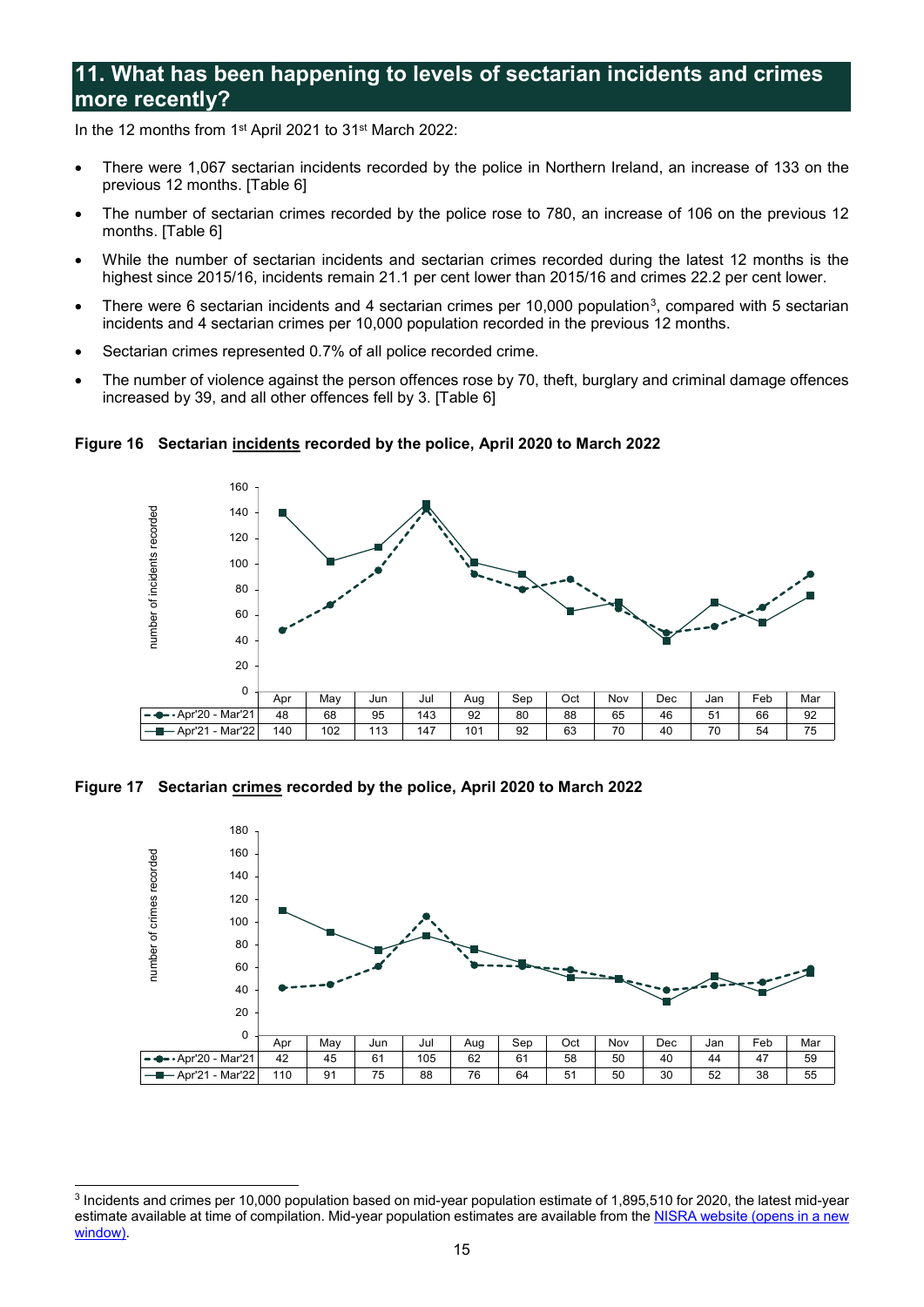#### **Table 6 Sectarian incidents and crimes recorded by the police**

|                                              | Apr'20 to Mar'21 | Apr'21 to Mar'22 |
|----------------------------------------------|------------------|------------------|
| <b>Incidents</b>                             | 934              | 1,067            |
| Violence Against the Person Offences         | 374              | 444              |
| Theft (including burglary) & criminal damage | 276              | 315              |
| All other offences                           | 24               | 21               |
| <b>Total crimes (racist motivation)</b>      | 674              | 780              |

# **What is the difference between a sectarian incident and sectarian crime recorded by the police?**

Not all sectarian incidents will result in the recording of a crime, as what has occurred in the incident may not be of the level of severity that would result in a sectarian crime being recorded. Some sectarian incidents will result in multiple crimes being recorded. Sectarian crimes are included in the incident count and the two should not be added together.

Figure 18 shows how sectarian incidents are broken down into those with and without crimes.

In the twelve months to  $31^{st}$  March 2022 there were 1,067 incidents recorded by the police where there was a sectarian motivation. Of these, there were 379 incidents which did not involve a crime (i.e. incidents where the circumstances did not amount to an offence being committed). The remaining 688 incidents involved one or more crimes (amounting to 780 sectarian crimes in total). Just over one third of incidents recorded in this time period did not result in a crime being recorded.

## **Figure 18 Sectarian incidents and crimes**

## **1,067 sectarian incidents recorded in total**



Apr'21 - Mar'22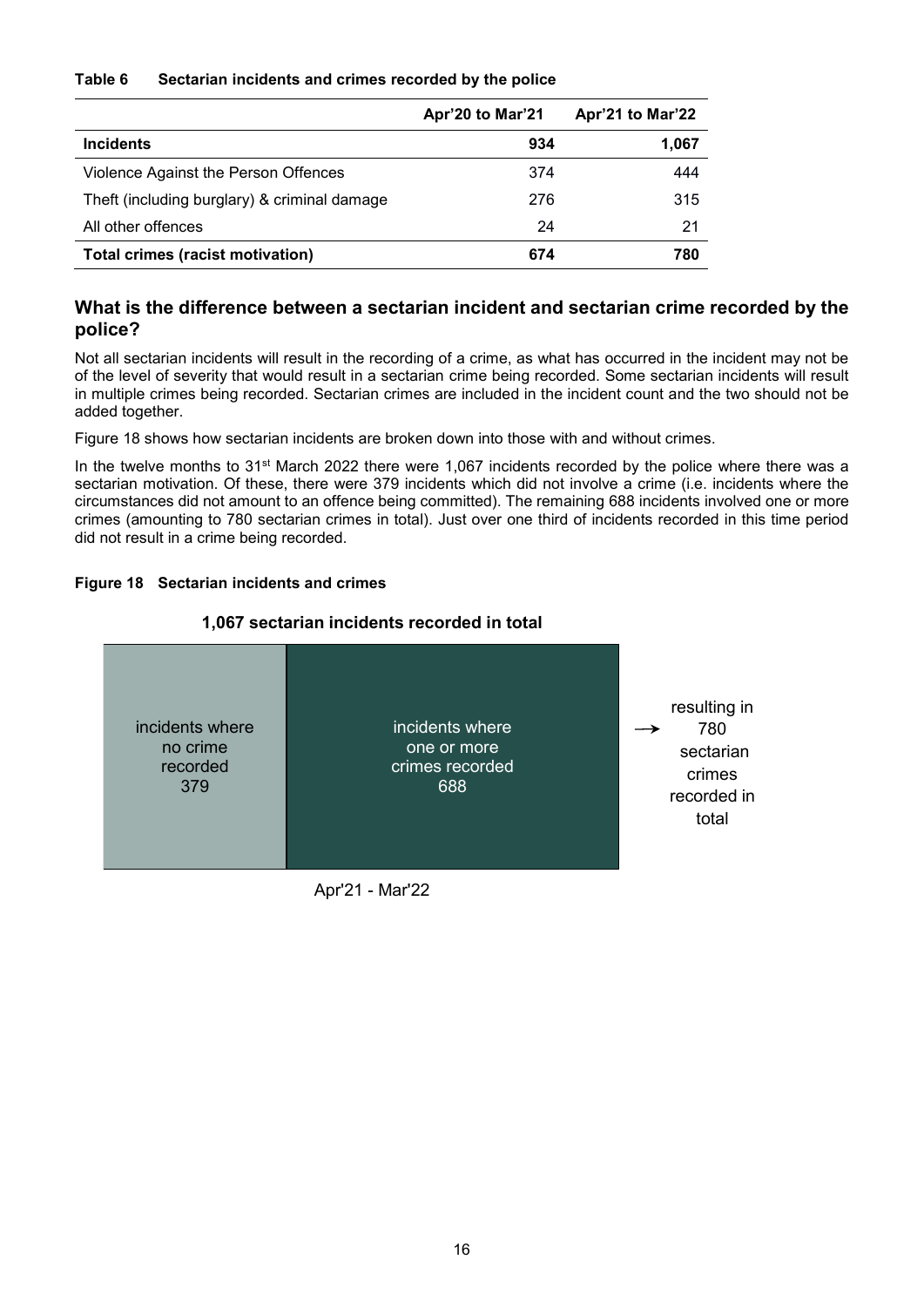# <span id="page-17-0"></span>**12. Sectarian Incidents and crimes - what has been happening in policing districts?**

When comparing the current and previous 12 months, eight policing districts showed an increase in both the number of sectarian incidents and the number of sectarian crimes. Belfast City policing district accounted for just under one third of all sectarian incidents and crimes recorded in Northern Ireland in the current period, and was one of three policing districts to show a fall in the number of sectarian incidents and crimes (43 fewer incidents and 33 fewer crimes). [Table 7]

| <b>Policing district</b>           | <b>Incidents</b><br>Apr'20 to<br>Mar'21 | <b>Incidents</b><br>Apr'21 to<br>Mar'22 | <b>Incidents</b><br>change | <b>Crimes</b><br>Apr'20 to<br>Mar'21 | <b>Crimes</b><br>Apr'21 to<br>Mar'22 | <b>Crimes</b><br>change |
|------------------------------------|-----------------------------------------|-----------------------------------------|----------------------------|--------------------------------------|--------------------------------------|-------------------------|
| <b>Belfast City</b>                | 367                                     | 324                                     | $-43$                      | 275                                  | 242                                  | $-33$                   |
| Lisburn & Castlereagh City         | 64                                      | 66                                      | 2                          | 37                                   | 43                                   | 6                       |
| Ards & North Down                  | 23                                      | 37                                      | 14                         | 15                                   | 26                                   | 11                      |
| Newry, Mourne & Down               | 30                                      | 57                                      | 27                         | 23                                   | 41                                   | 18                      |
| Armagh City, Banbridge & Craigavon | 86                                      | 93                                      | 7                          | 49                                   | 61                                   | $12 \overline{ }$       |
| Mid Ulster                         | 60                                      | 96                                      | 36                         | 43                                   | 85                                   | 42                      |
| Fermanagh & Omagh                  | 45                                      | 36                                      | -9                         | 31                                   | 25                                   | -6                      |
| Derry City & Strabane              | 90                                      | 114                                     | 24                         | 72                                   | 86                                   | 14                      |
| Causeway Coast & Glens             | 54                                      | 83                                      | 29                         | 37                                   | 68                                   | 31                      |
| Mid & East Antrim                  | 71                                      | 50                                      | -21                        | 54                                   | 27                                   | $-27$                   |
| Antrim & Newtownabbey              | 44                                      | 111                                     | 67                         | 38                                   | 76                                   | 38                      |
| No district assigned               | 0                                       | 0                                       | 0                          | 0                                    | 0                                    | 0                       |
| Northern Ireland                   | 934                                     | 1,067                                   | 133                        | 674                                  | 780                                  | 106                     |

#### **Table 7 Sectarian incidents recorded by police by policing district**

#### **Figure 19 Change in police recorded sectarian incidents and crimes by policing district, 12 months to March 2022 compared with the previous 12 months**

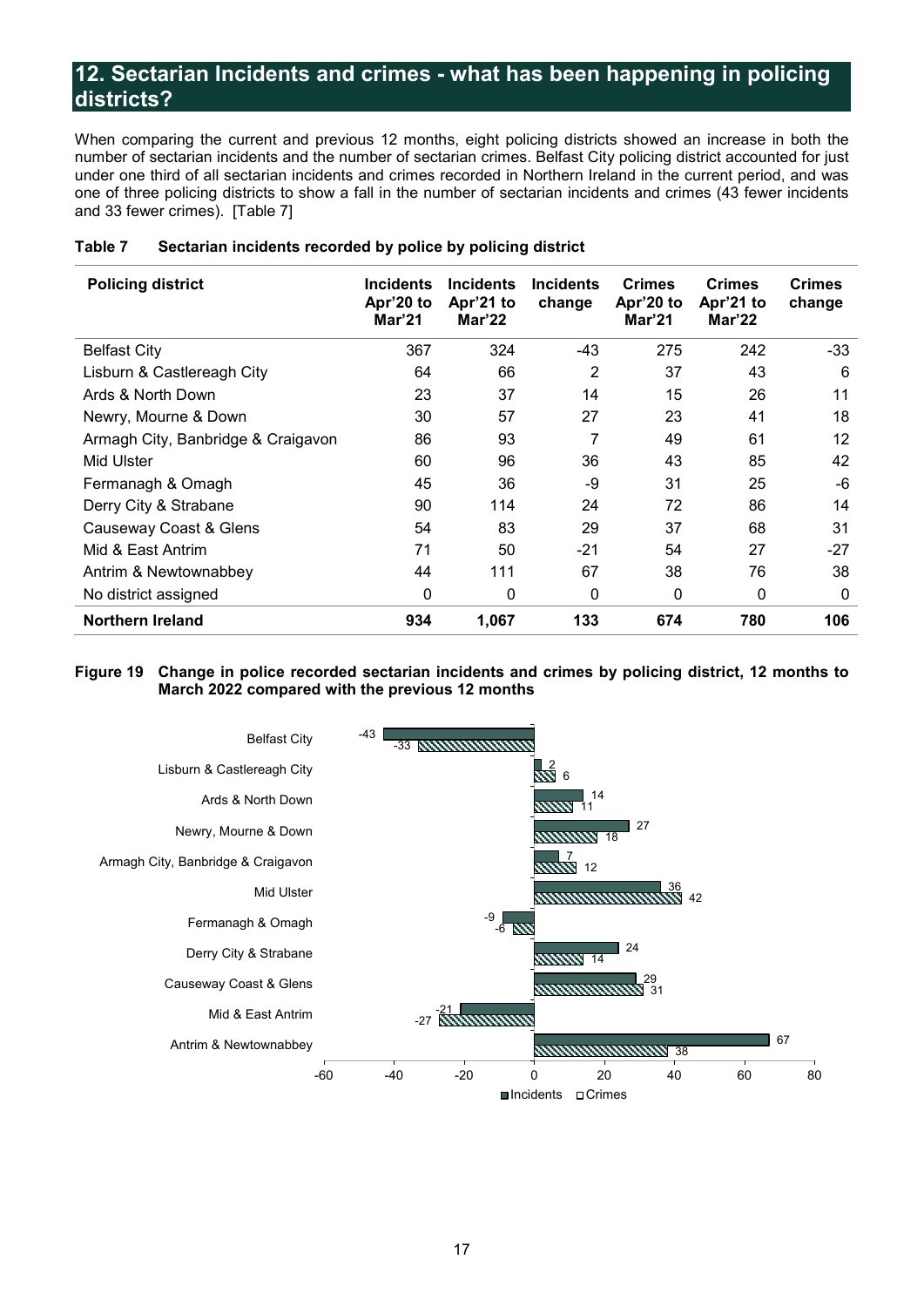# <span id="page-18-0"></span>**13. Attacks on symbolic premises**

Attacks on symbolic premises are recorded where a crime has a sectarian motivation, where the premises is the intended target of the attack, and where the premises are one of the following; a church or chapel, a GAA or Ancient Order of Hibernians Hall, an Orange Hall or Apprentice Boys Hall, or a school. These figures are a subset of sectarian motivated crimes.

| <b>Type of Symbolic Premises</b>               | Apr'20 to Mar'21 | Apr'21 to Mar'22 |
|------------------------------------------------|------------------|------------------|
| Church of Chapel                               | 8                |                  |
| <b>GAA or Ancient Order of Hibernians Hall</b> | $^\star$         | $\star$          |
| Orange or Apprentice Boys Hall                 | 14               | 12               |
| School                                         | $^\star$         | *                |

\* Cell suppression has been applied to ensure that the identity of individuals/organisations or any private information relating to them is not revealed.